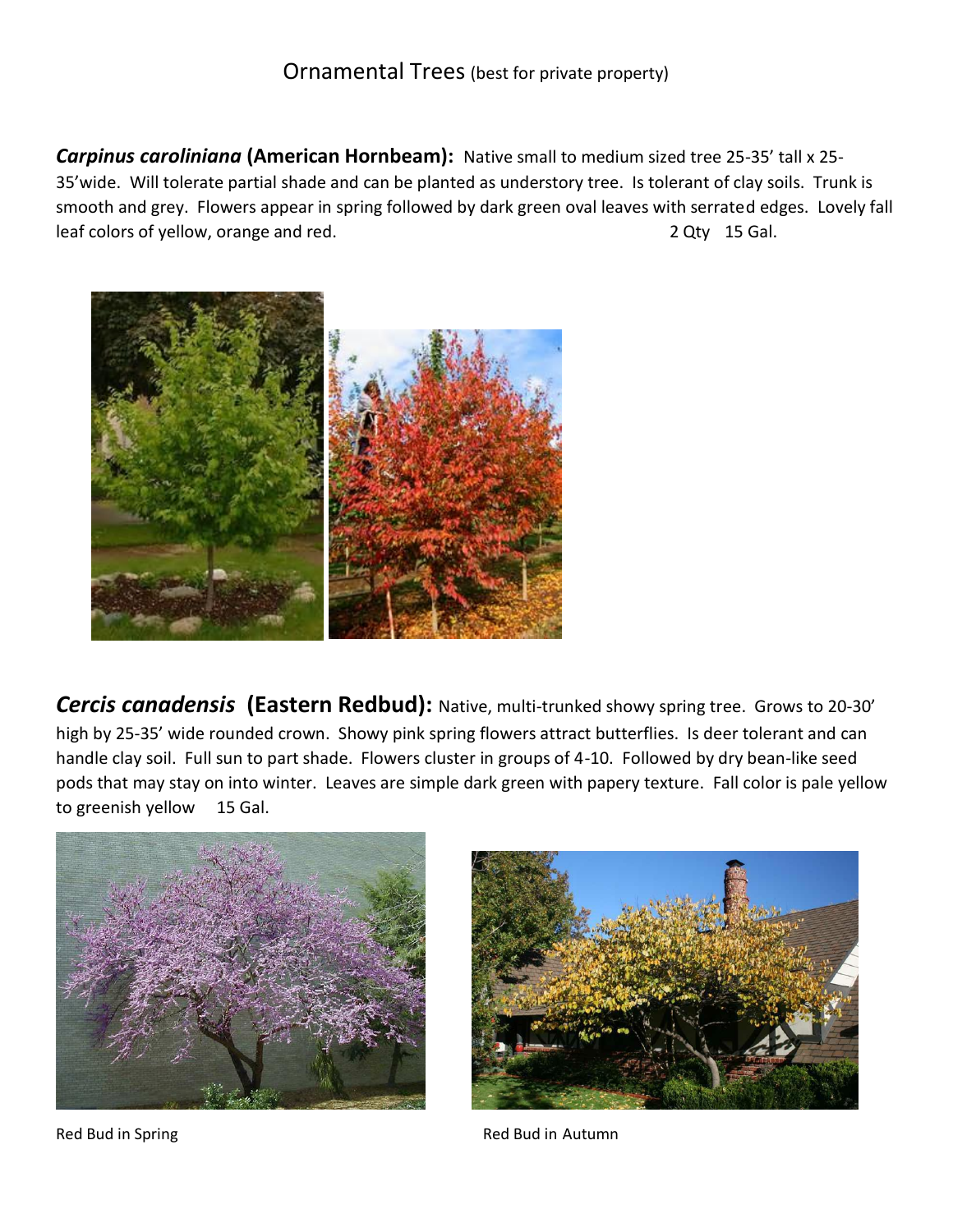*Flowering Dogwood, Cornus florida* **:** Attractive small flowering native tree. 15-30' tall x 25-35' wide. Low branching shape with a broad pyramidal form and somewhat flat top. Showy spring flowers are pink-red bracts that fade to white towards the center. Prefers full sun to partial shade. Tolerates deer and clay soils. Flowers give way to leaves that are oval, dark green 3"-6" long. Fruit is a bitter, red berry, not for human consumption, but loved by birds. Red fall foliage. A contract the set of the set of the set of the set of the set of the set of the set of the set of the set of the set of the set of the set of the set of the set of the set of the set of the set of the se



*Amelanchie Canadensis* **Serviceberry** : commonly called Downy Serviceberry, is a deciduous, earlyflowering, large shrub or small tree which typically grows 15-30' tall. Features showy, 5-petaled, slightly fragrant, white flowers in drooping clusters which appear before the leaves emerge in early spring. Finely toothed, elliptic, medium to dark green leaves (1-3" long) change to orange-red in autumn. Flowers give way to small, round, green berries which turn red and finally mature to a dark purplish-black in early summer. Edible berries resemble blueberries in size and color and are used in jams, jellies and pies. Plant in full sun to partial shade. Showy fall color. Several varieties are native to Maryland.

Best for planting on personal property rather than a verge area. 3 Qty 10 Gal.



Serviceberry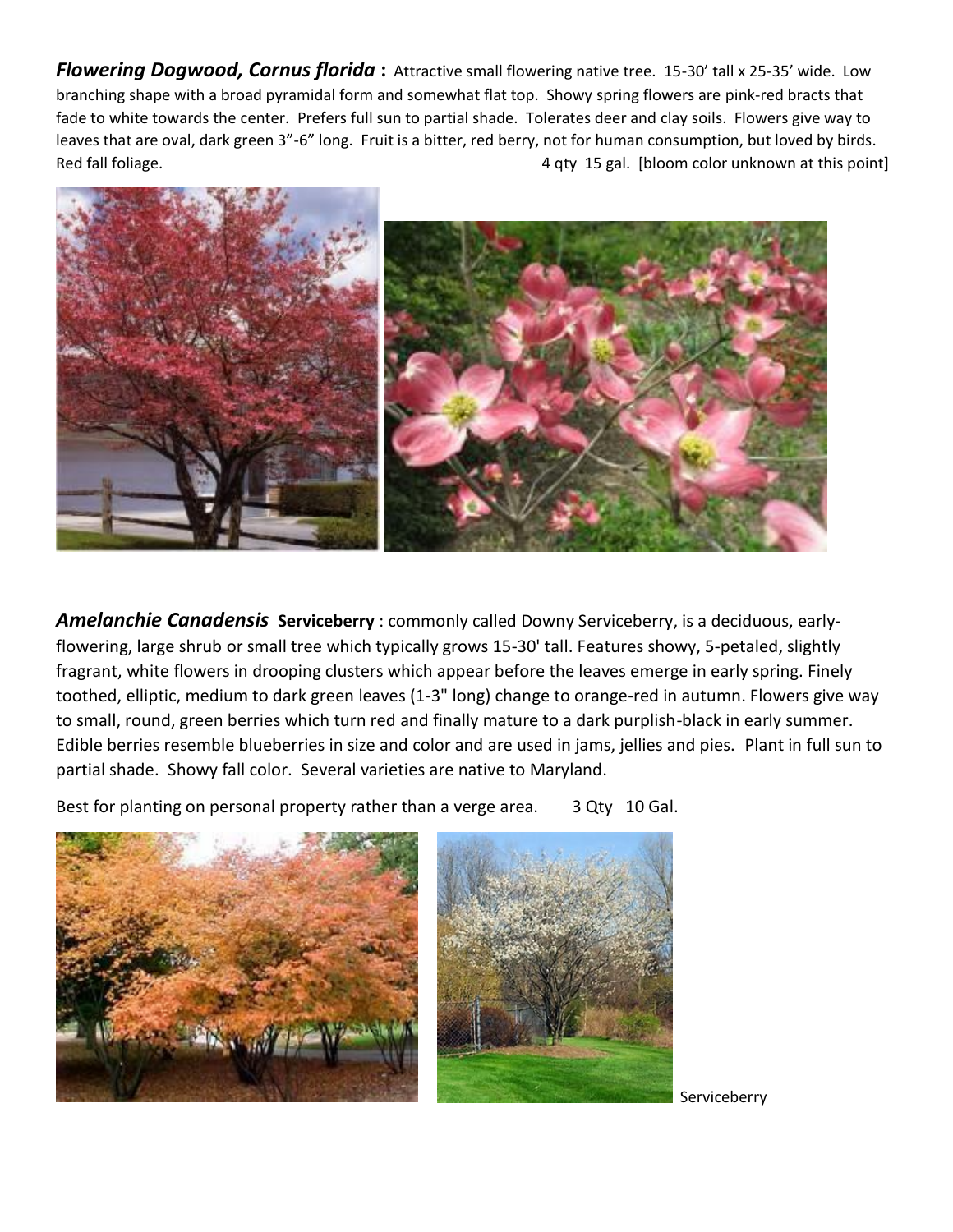**Higan Flowering Cherry – Prunus subhirtella**. A small to medium flowering cherry tree, great for a sunny spot in a small garden. The mature size for this tree is 20-40' H x 15-30' W. Flowers best in full sun, well-drained soil. This tree is tolerant of many conditions once established. May possibly offer a limited bloom in the fall, full bloom is springtime.



Higan Cherry **William Cherry Contract Cherry** Yashino Cherry

**Yashino Cherry**-This is a hybrid tree Prunus X yedeonsis. This species is a fast grower, up to 2' per year and mature size of 30-40' H x 20-30' W. Not considered a weeping variety, its branches will weep some, especially when young, as it is now. Currently in bloom. Blooms before leaves emerge.

White Fringe Tree – Chionanthus virginicus. Small sized flowering and fragrant ornamental tree. Grown best in full sun to part filtered shade. Prefers moist, fertile and well-drained soil. Showy spring flowers give way to small berries that are food source for birds and wild life. 12-20' H x 12-20' W.

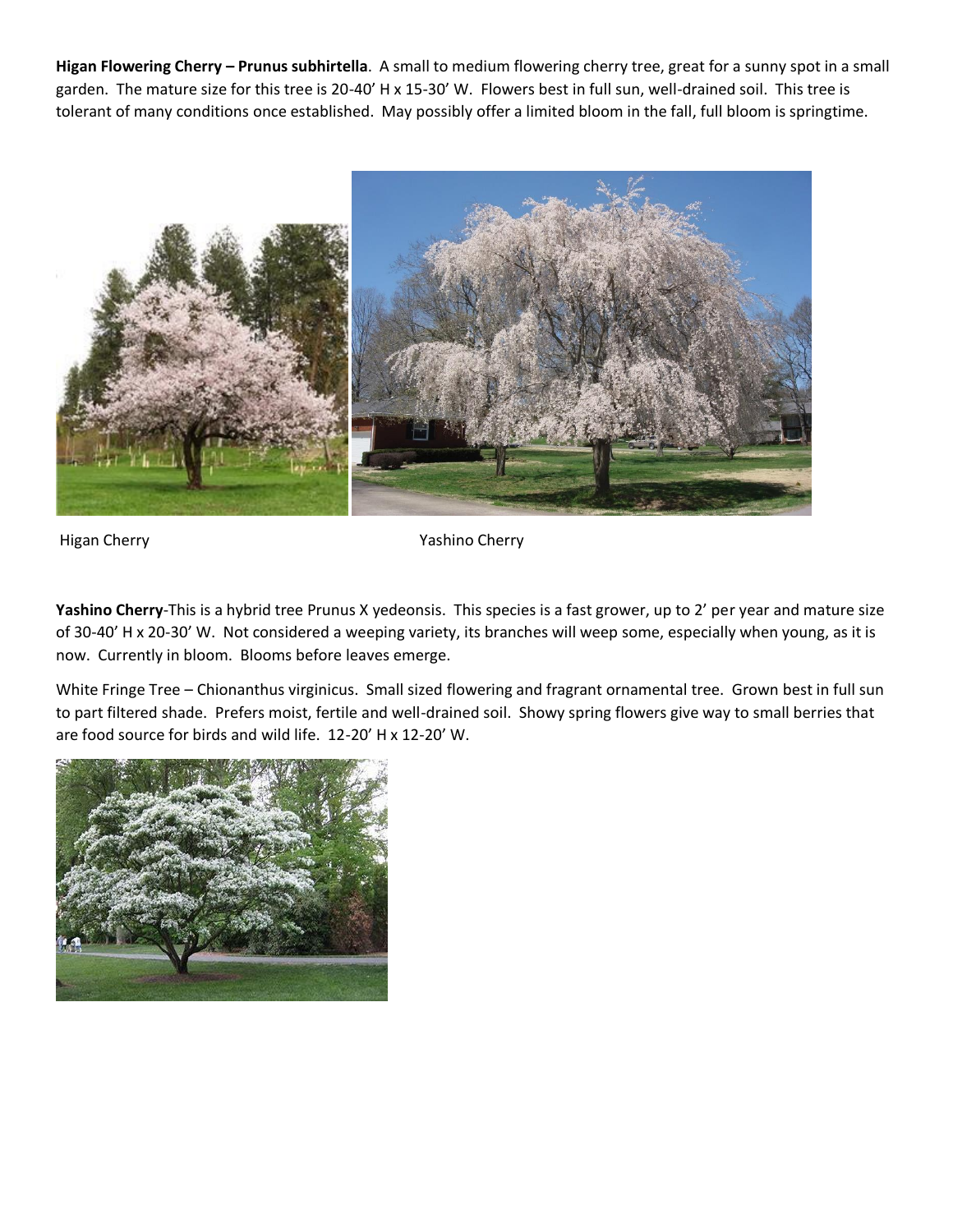**PawPaw Tree- Asimina triloba**. Small tropical looking fruit bearing tree capable of thriving in light shade.

Seldom grows taller then 25'H. Great under-story tree in light, filtered shade. Needs at least 2 trees for cross pollination for fruit. Produces fruit generally in 4-5 years. Prefers well-drained acidic soil.

![](_page_3_Picture_2.jpeg)